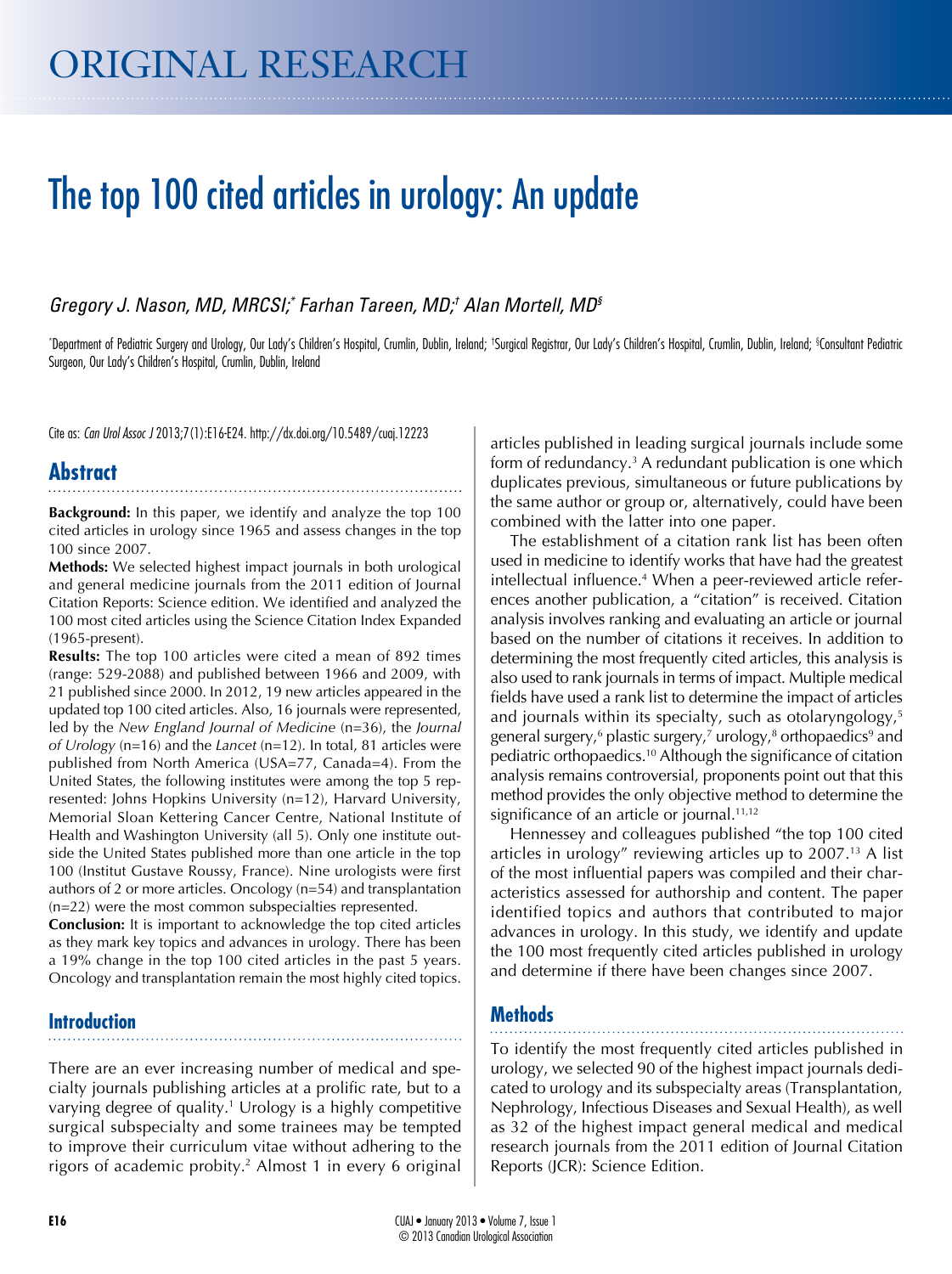| Table 1. The top 100 cited articles in urology, 2007 and 2012 |                                                                                                                                                                                                                   |                            |                            |  |
|---------------------------------------------------------------|-------------------------------------------------------------------------------------------------------------------------------------------------------------------------------------------------------------------|----------------------------|----------------------------|--|
| Ranking<br>2012 (2007)                                        | <b>Article</b>                                                                                                                                                                                                    | No.<br>citations<br>(2012) | No.<br>citations<br>(2007) |  |
| 1(1)                                                          | Feldman HA, et al. Impotence and its medical and psychosocial correlates: results of the<br>Massachusetts Male Aging Study. J Urol 1994151:54-61.                                                                 | 2088                       | 1435                       |  |
| 2(30)                                                         | Abrams P, et al. The standardisation of terminology of lower urinary tract function: Report from the<br>International Standardisation Sub-Committee Continence Society. Neurourol Urodyn 2002;21:167-78.          | 2030                       | 716                        |  |
| $3(*)$                                                        | Motzer RJ, et al. Sunitinib versus interferon alfa in metastatic renal-cell carcinoma. N Engl J Med<br>2007;356:115-24.                                                                                           | 1792                       |                            |  |
| 4 $(*)$                                                       | Laumann EO, et al. Sexual dysfunction in the United States - Prevalence and predictors. JAMA<br>1999;281:537-44.                                                                                                  | 1742                       |                            |  |
| $5(*)$                                                        | Escudier B, et al. Sorafenib in advanced clear-cell renal-cell carcinoma. N Engl J Med 2007;356:125-34.                                                                                                           | 1723                       |                            |  |
| 6(7)                                                          | Racusen LC, et al. The Banff 97 working classification of renal allograft pathology. Kidney Int<br>1999;55:713-23.                                                                                                | 1694                       | 957                        |  |
| 7(11)                                                         | Rosen RC, et al. The international index of erectile function (IIEF): A multidimensional scale for<br>assessment of erectile dysfunction. Urology 1997;49:822-30.                                                 | 1688                       | 901                        |  |
| $8(*)$                                                        | Tannock IF, et al. Docetaxel plus prednisone or mitoxantrone plus prednisone for advanced prostate<br>cancer. N Engl J Med 2004;351:1502-12.                                                                      | 1529                       |                            |  |
| 9(4)                                                          | Palermo G, et al. Pregnancies after intracytoplasmic injection of single spermatozoon into an oocyte.<br>Lancet 1992;340:17-8.                                                                                    | 1525                       | 1122                       |  |
| 10(2)                                                         | Stamey TA, et al. Prostate-specific antigen as a serum marker for adenocarcinoma of the prostate. N<br>Engl J Med 1987;317:909-16.                                                                                | 1491                       | 1250                       |  |
| 11 (58)                                                       | Yang JC, et al. A randomized trial of bevacizumab, an anti-vascular endothelial growth factor antibody,<br>for metastatic renal cancer. N Engl J Med 2003;349:427-34.                                             | 1488                       | 516                        |  |
| 12(8)                                                         | Barry MJ, et al. The American Urological Association symptom index for benign prostatic hyperplasia.<br>The Measurement Committee of the American Urological Association. J Urol 1992;148:1549-57.                | 1397                       | 942                        |  |
| 13 (24)                                                       | Pound CR, et al. Natural history of progression after PSA elevation following radical prostatectomy.<br>JAMA 1999;281:1591-7.                                                                                     | 1348                       | 774                        |  |
| 14 (45)                                                       | Wolfe RA, et al. Comparison of mortality in all patients on dialysis, patients on dialysis awaiting<br>transplantation and recipients of a first cadaveric transplant. N Engl J Med 1999;341:1725-30.             | 1312                       | 584                        |  |
| 15(5)                                                         | Catalona WJ, et al. Measurement of prostate-specific antigen in serum as a screening test for prostate<br>cancer. N Engl J Med 1991;324:1156-61.                                                                  | 1304                       | 1052                       |  |
| 16 (12)                                                       | Chan JM, et al. Plasma insulin-like growth factor-I and prostate cancer risk: a prospective study.<br>Science 1998;279:563-6.                                                                                     | 1303                       | 901                        |  |
| 17(3)                                                         | Einhorn LH, et al. Cis-diamminedichloroplatinum, vinblastine, and bleomycin combination<br>chemotherapy in disseminated testicular cancer. Ann Intern Med 1977;87:293-8.                                          | 1277                       | 1209                       |  |
| 18 (59)                                                       | Rayman MP. The importance of selenium to human health. Lancet 2000;356:233-41.                                                                                                                                    | 1268                       | 514                        |  |
| 19 $(*)$                                                      | Petrylak DP, et al. Docetaxel and estramustine compared with mitoxantrone and prednisone for<br>advanced refractory prostate cancer. N Engl J Med 2004;351:1513-20.                                               | 1253                       |                            |  |
| 20(6)                                                         | Goldstein I, et al. Oral sildenafil in the treatment of erectile dysfunction. Sildenafil Study Group. N Engl<br>J Med 1998;338:1397-404.                                                                          | 1238                       | 973                        |  |
| 21(17)                                                        | Carlsen E, et al. Evidence for decreasing quality of semen during past 50 years. BMJ 1992;305:609-13.                                                                                                             | 1225                       | 849                        |  |
| 22(9)                                                         | Gleason DF, et al. Prediction of prognosis for prostatic adenocarcinoma by combined histological<br>grading and clinical staging. J Urol 1974;111:58-64.                                                          | 1208                       | 924                        |  |
| 23 (10)                                                       | Sharpe RM, et al. Are oestrogens involved in falling sperm counts and disorders of the male<br>reproductive tract? Lancet 1993;341:1392-5.                                                                        | 1193                       | 910                        |  |
| 24 (100)                                                      | D'Amico AV, et al. Biochemical outcome after radical prostatectomy, external beam radiation therapy,<br>or interstitial radiation therapy for clinically localized prostate cancer. JAMA 1998;280:969-74.         | 1112                       | 418                        |  |
| 25(27)                                                        | Partin AW, et al. Combination of prostate-specific antigen, clinical stage, and Gleason score to predict<br>pathological stage of localized prostate cancer. A multi-institutional update. JAMA 1997;277:1445-51. | 1107                       | 755                        |  |
| $26 (*)$                                                      | Thompson IM, et al. The influence of finasteride on the development of prostate cancer. N Engl J Med<br>2003;349:215-24.                                                                                          | 1093                       |                            |  |
| 27 (25)                                                       | Droller MJ, et al. Impotence. JAMA 1993;270:83-90.                                                                                                                                                                | 1086                       | 761                        |  |
| 28 (14)                                                       | Crawford ED, et al. A controlled trial of leuprolide with and without flutamide in prostatic carcinoma. N<br>Engl J Med 1989;321:419-24.                                                                          | 1022                       | 870                        |  |

<sup>\*</sup>New articles, not included in the top 100 in 2007.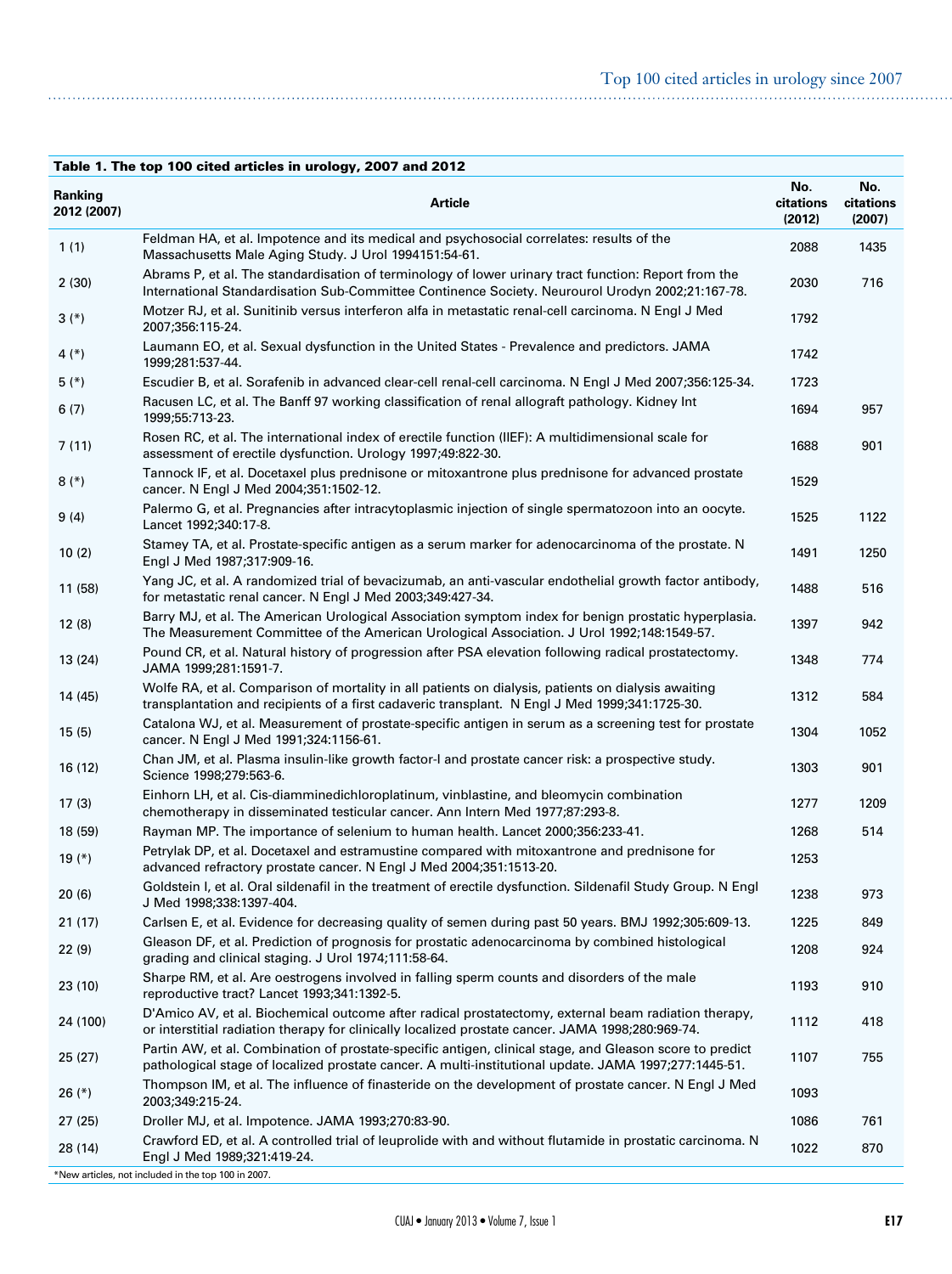| Table 1. The top 100 cited articles in urology, 2007 and 2012 (cont'd) |                                                                                                                                                                                                                                  |                            |                            |  |
|------------------------------------------------------------------------|----------------------------------------------------------------------------------------------------------------------------------------------------------------------------------------------------------------------------------|----------------------------|----------------------------|--|
| Ranking<br>2012 (2007)                                                 | <b>Article</b>                                                                                                                                                                                                                   | No.<br>citations<br>(2012) | No.<br>citations<br>(2007) |  |
| 29 (18)                                                                | Robson CJ, et al. The results of radical nephrectomy for renal cell carcinoma. J Urol 1969;101:297-301.                                                                                                                          | 1020                       | 845                        |  |
| 30 (28)                                                                | Berry SJ, et al. The development of human benign prostatic hyperplasia with age. J Urol 1984;132:474-<br>9.                                                                                                                      | 997                        | 751                        |  |
| 31(33)                                                                 | Hariharan S, et al. Improved graft survival after renal transplantation in the United States, 1988 to 1996.<br>N Engl J Med 2000;342:605-12.                                                                                     | 994                        | 665                        |  |
| 32(13)                                                                 | Oesterling JE. Prostate specific antigen: a critical assessment of the most useful tumor marker for<br>adenocarcinoma of the prostate. J Urol 1991;145:907-23.                                                                   | 978                        | 877                        |  |
| 33(15)                                                                 | Solez K, et al. International standardization of criteria for the histologic diagnosis of renal allograft<br>rejection: the Banff working classification of kidney transplant pathology. Kidney Int 1993;44:411-22.              | 978                        | 862                        |  |
| 34(22)                                                                 | Sollinger HW. Mycophenolate mofetil for the prevention of acute rejection in primary cadaveric renal<br>allograft recipients. U.S. Renal Transplant Mycophenolate Mofetil Study Group. Transplantation<br>1995;60:225-32.        | 956                        | 803                        |  |
| 35 (19)                                                                | Opelz G, et al. Effect of blood transfusions on subsequent kidney transplants. Transplant Proc<br>1973;5:253-9.                                                                                                                  | 934                        | 839                        |  |
| 36(20)                                                                 | Loehrer PJ, et al. Drugs 5 years on: Cisplatin. Ann Intern Med 1984;100:704-13.                                                                                                                                                  | 933                        | 828                        |  |
| 37 (32)                                                                | Bolla M, et al. Improved survival in patients with locally advanced prostate cancer treated with<br>radiotherapy and goserelin. N Engl J Med 1997;337:295-300.                                                                   | 929                        | 683                        |  |
| 38 (23)                                                                | Mebust WK, et al. Transurethral prostatectomy: immediate and postoperative complications. A<br>cooperative study of 13 participating institutions evaluating 3,885 patients. J Urol 1989;141:243-7.                              | 920                        | 784                        |  |
| 39 (16)                                                                | Calne RY, et al. Cyclosporin A in patients receiving renal allografts from cadaver donors. Lancet<br>1978;2:1323-7.                                                                                                              | 914                        | 850                        |  |
| 40 (26)                                                                | Belzer FO, et al. Principles of solid organ preservation by cold storage. Transplantation 1988;45:673-6.                                                                                                                         | 890                        | 759                        |  |
| 41 (21)                                                                | Gabrilove JL, et al. Effect of granulocyte colony-stimulating factor on neutropenia and associated<br>morbidity due to chemotherapy for transitional-cell carcinoma of the urothelium. N Engl J Med<br>1988;318:1414-22.         | 856                        | 826                        |  |
| 42 (35)                                                                | Oesterling JE, et al. Serum prostate-specific antigen in a community-based population of healthy men.<br>Establishment of age-specific reference ranges. JAMA 1993;270:860-4.                                                    | 813                        | 658                        |  |
| 43 (36)                                                                | Catalona WJ, et al. Comparison of digital rectal examination and serum prostate specific antigen<br>in the early detection of prostate cancer: results of a multicenter clinical trial of 6,630 men. J Urol<br>1994;151:1283-90. | 811                        | 657                        |  |
| 44 (51)                                                                | Walsh PC, et al. Impotence following radical prostatectomy: insight into etiology and prevention. J<br>Urol 1982;128:492-7.                                                                                                      | 809                        | 561                        |  |
| 45 (54)                                                                | Clayman RV, et al. Laparoscopic nephrectomy: initial case report. J Urol 1991;146:278-82.                                                                                                                                        | 806                        | 537                        |  |
| 46 (*)                                                                 | Gardner SD, et al. New human papovavirus (B.K.) isolated from urine after renal transplantation.<br>Lancet 1971;1:1253-7.                                                                                                        | 799                        |                            |  |
| 47 (72)                                                                | Motzer RJ, et al. Renal-cell carcinoma. N Engl J Med 1996;335:865-75.                                                                                                                                                            | 796                        | 472                        |  |
| 48 (*)                                                                 | Thompson IM, et al. Prevalence of prostate cancer among men with a prostate-specific antigen level<br>< or =4.0 ng per milliliter. N Engl J Med 2004;350:2239-46.                                                                | 794                        |                            |  |
| 49 (37)                                                                | Williams SD, et al. Treatment of disseminated germ-cell tumors with cisplatin, bleomycin, and either<br>vinblastine or etoposide. N Engl J Med 1987;316:1435-40.                                                                 | 786                        | 653                        |  |
| 50 (70)                                                                | Epstein JI, et al. Pathologic and clinical findings to predict tumor extent of nonpalpable (stage T1c)<br>prostate cancer. JAMA 1994;271:368-74.                                                                                 | 781                        | 475                        |  |
| 51(29)                                                                 | Starzl TE, et al. FK 506 for liver, kidney, and pancreas transplantation. Lancet 1989;2:1000-4.                                                                                                                                  | 774                        | 721                        |  |
| 52 (42)                                                                | Partin AW, et al. The use of prostate specific antigen, clinical stage and Gleason score to predict<br>pathological stage in men with localized prostate cancer. J Urol 1993;150:110-4.                                          | 758                        | 594                        |  |
|                                                                        | *New articles, not included in the top 100 in 2007.                                                                                                                                                                              |                            |                            |  |

The impact factor of a journal is calculated based on a 2-year period. It is the mean number of citations in a year given to those papers in a journal that were published during the 2 preceding years. We found 90 urology and subspecialty journals under the subject categories "Urology and Nephrology" and "Transplantation" in the JCR 2011. We included all journals except 3 nephrology journals and 2 transplant journals, as they did not pertain to urology. We selected 32 general medical and medical research journals by searching the JCR 2011 subject categories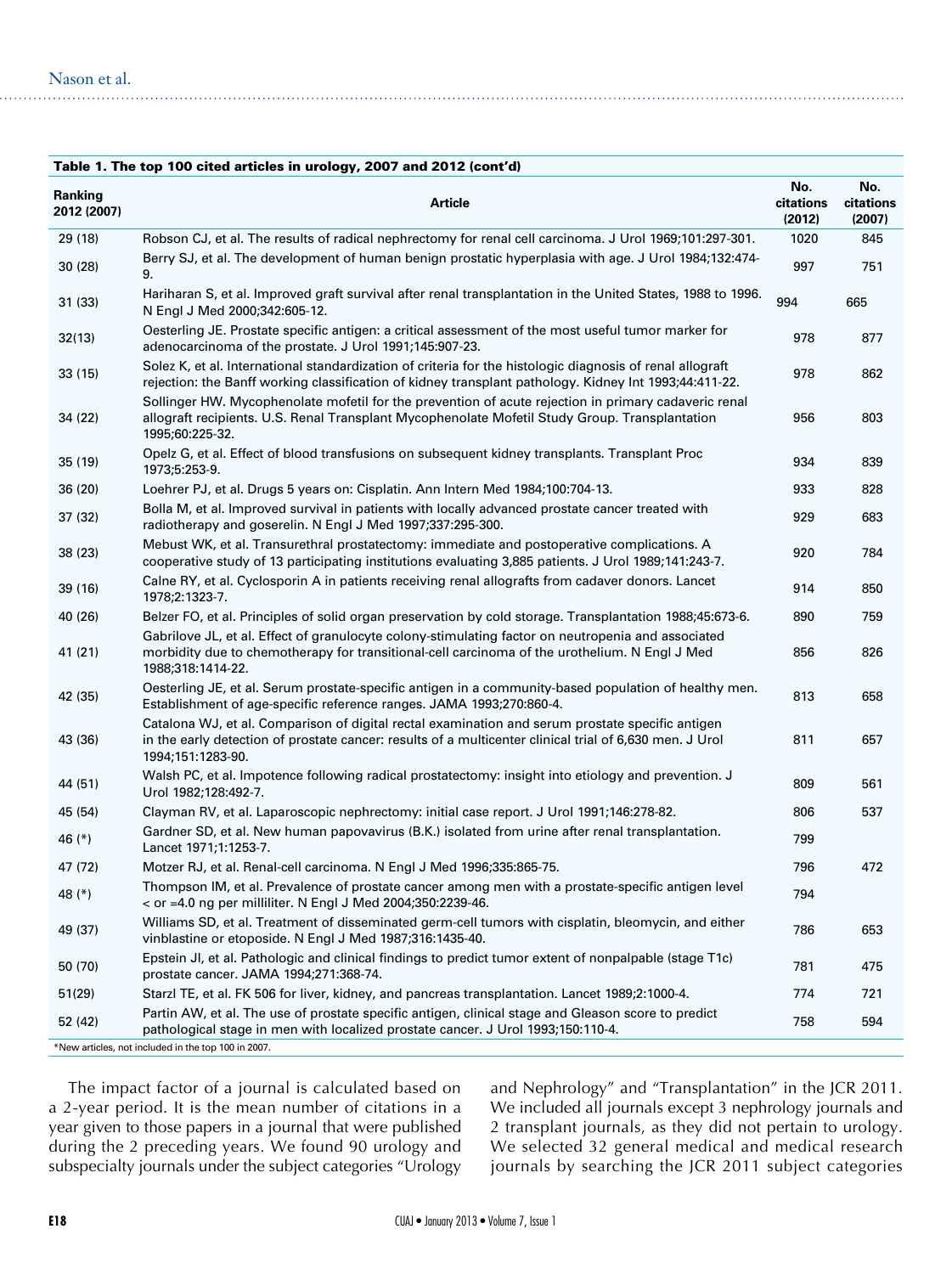|                        | Table 1. The top 100 cited articles in urology, 2007 and 2012 (cont'd)                                                                                                                                                                                              |                            |                            |
|------------------------|---------------------------------------------------------------------------------------------------------------------------------------------------------------------------------------------------------------------------------------------------------------------|----------------------------|----------------------------|
| Ranking<br>2012 (2007) | Article                                                                                                                                                                                                                                                             | No.<br>citations<br>(2012) | No.<br>citations<br>(2007) |
| 53 (39)                | Grinyo JM. Placebo-controlled study of mycophenolate mofetil combined with cyclosporin and<br>corticosteroids for prevention of acute rejection. European Mycophenolate Mofetil Cooperative Study<br>Group. Lancet 1995;345:1321-5.                                 | 749                        | 619                        |
| 54 (31)                | Sidransky D, et al. Identification of p53 gene mutations in bladder cancers and urine samples. Science<br>1991;252:706-9.                                                                                                                                           | 747                        | 709                        |
| 55 $(*)$               | Andriole GL, et al. Mortality results from a randomized prostate-cancer screening trial. N Engl J Med<br>2009;360:1310-9.                                                                                                                                           | 746                        |                            |
| 56 (*)                 | Harisinghani MG, et al. Noninvasive detection of clinically occult lymph-node metastases in prostate<br>cancer. N Engl J Med 2003;348:2491-9.                                                                                                                       | 741                        |                            |
| 57 (46)                | Carter HB, et al. Longitudinal evaluation of prostate-specific antigen levels in men with and without<br>prostate disease. JAMA 1992;267:2215-20.                                                                                                                   | 738                        | 581                        |
| 58 (55)                | Hodge KK, et al. Random systematic versus directed ultrasound guided transrectal core biopsies of the<br>prostate. J Urol 1989;142:71-4.                                                                                                                            | 738                        | 524                        |
| 59 (*)                 | Escudier B, et al. Bevacizumab plus interferon alfa-2a for treatment of metastatic renal cell carcinoma:<br>a randomised, double-blind phase III trial. Lancet 2007;370:2103-11.                                                                                    | 729                        |                            |
| 60 (38)                | Gormley GJ, et al. The effect of finasteride in men with benign prostatic hyperplasia. The Finasteride<br>Study Group. N Engl J Med 1992;327:1185-91.                                                                                                               | 726                        | 629                        |
| 61(57)                 | Patel R, et al. Significance of the positive crossmatch test in kidney transplantation. N Engl J Med<br>1969;280:735-9.                                                                                                                                             | 719                        | 519                        |
| 62 (43)                | Pirsch JD, et al. A comparison of tacrolimus (FK506) and cyclosporine for immunosuppression after<br>cadaveric renal transplantation. FK506 Kidney Transplant Study Group. Transplantation 1997;63:977-83.                                                          | 711                        | 589                        |
| 63 $(*)$               | Motzer RJ, et al. Efficacy of everolimus in advanced renal cell carcinoma: a double-blind, randomised,<br>placebo-controlled phase III trial. Lancet 2008;372:449-56.                                                                                               | 707                        |                            |
| 64 (34)                | Cohen DJ, et al. Cysclosporine: a new immunosuppressive agent for organ transplantation. Ann Intern<br>Med 1984;101:667-82.                                                                                                                                         | 696                        | 663                        |
| 65 (47)                | Catalona WJ, et al. Detection of organ-confined prostate cancer is increased through prostate-specific<br>antigen-based screening. JAMA 1993;270:948-54.                                                                                                            | 695                        | 579                        |
| 66 (52)                | Morales A, et al. Intracavitary Bacillus Calmette-Guerin in the treatment of superficial bladder tumors. J<br>Urol 1976;116:180-3.                                                                                                                                  | 693                        | 557                        |
| 67 $(*)$               | Rosen RC, et al. Development and evaluation of an abridged, 5-item version of the International Index<br>of Erectile Function (IIEF-5) as a diagnostic tool for erectile dysfunction. Int J Impot Res 1999;11:319-26.                                               | 692                        |                            |
| 68 (74)                | Messing EM, et al. Immediate hormonal therapy compared with observation after radical<br>prostatectomy and pelvic lymphadenectomy in men with node-positive prostate cancer. N Engl J Med<br>1999;341:1781-8.                                                       | 691                        | 460                        |
| 69 (49)                | Keown P. A blinded, randomized clinical trial of mycophenolate mofetil for the prevention of<br>acute rejection in cadaveric renal transplantation. The Tricontinental Mycophenolate Mofetil Renal<br>Transplantation Study Group. Transplantation 1996;61:1029-37. | 683                        | 574                        |
| 70 (62)                | Childs R, et al. Regression of metastatic renal-cell carcinoma after nonmyeloablative allogeneic<br>peripheral-blood stem-cell transplantation. N Engl J Med 2000;343:750-8.                                                                                        | 682                        | 503                        |
| 71 (*)                 | Bill-Axelson A, et al. Radical prostatectomy versus watchful waiting in early prostate cancer. N Engl J<br>Med 2005;352:1977-84.                                                                                                                                    | 678                        |                            |
| 72 (50)                | Heney NM, et al. Superficial bladder cancer: progression and recurrence. J Urol 1983;130:1083-6.                                                                                                                                                                    | 670                        | 562                        |
| 73 (61)                | Litwin MS, et al. Quality-of-life outcomes in men treated for localized prostate cancer. JAMA<br>1995;273:129-35.                                                                                                                                                   | 666                        | 504                        |
|                        | *New articles, not included in the top 100 in 2007.                                                                                                                                                                                                                 |                            |                            |

"Medicine, General and Internal" and "Medicine Research and Experimental." We then ranked the journals by their respective impact factors.

top 100 cited articles in urology."13 In total, we searched 122 journals (90 urological/subspecialty and 32 medical/ research).

We cross-referenced this list with the list of journals searched in the textbook *Classic Papers in Urology*14 and the 2009 paper by Hennessey and colleagues entitled "The

We identified the 100 most frequently cited urological articles from the 132 journals using the database of the Science Citation Index expanded (1956-present). We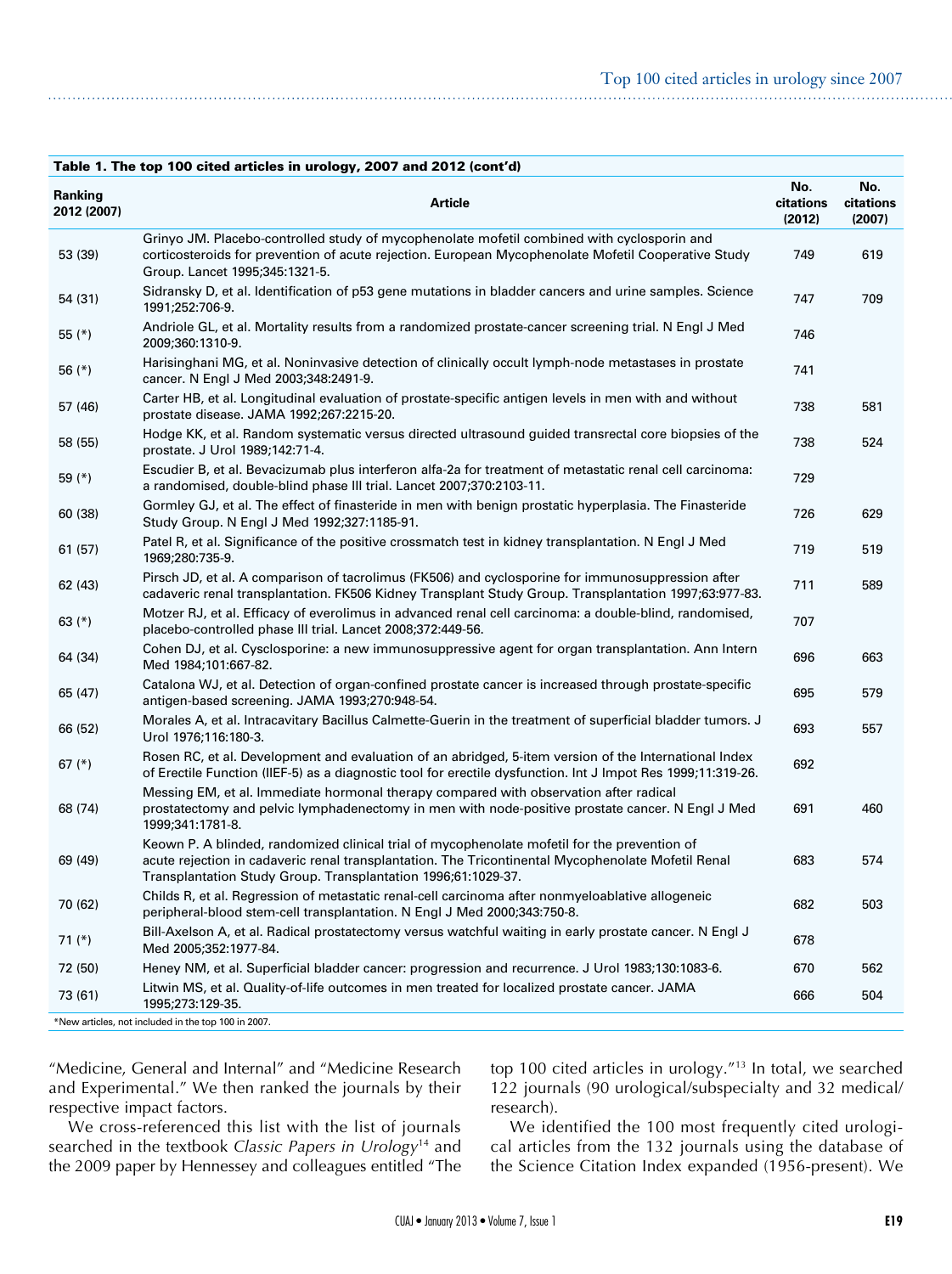|  | Table 1. The top 100 cited articles in urology, 2007 and 2012 (cont'd) |
|--|------------------------------------------------------------------------|
|  |                                                                        |

| Ranking<br>2012 (2007) | <b>Article</b>                                                                                                                                                                               | No.<br>citations<br>(2012) | No.<br>citations<br>(2007) |
|------------------------|----------------------------------------------------------------------------------------------------------------------------------------------------------------------------------------------|----------------------------|----------------------------|
| 74 (48)                | Chodak GW, et al. Results of conservative management of clinically localized prostate cancer. N Engl J<br>Med 1994;330:242-8.                                                                | 658                        | 576                        |
| 75 (75)                | Terasaki PI, et al. High survival rates of kidney transplants from spousal and living unrelated donors. N<br>Engl J Med 1995;333:333-6.                                                      | 647                        | 460                        |
| 76 (67)                | Taplin ME, et al. Mutation of the androgen-receptor gene in metastatic androgen-independent prostate<br>cancer. N Engl J Med 1995;332:1393-8.                                                | 635                        | 481                        |
| 77 (41)                | Cosimi AB, et al. Use of monoclonal antibodies to T-cell subsets for immunologic monitoring and<br>treatment in recipients of renal allografts. N Engl J Med 1981;305:308-14.                | 631                        | 606                        |
| 78 (79)                | Auger J, et al. Decline in semen quality among fertile men in Paris during the past 20 years. N Engl J<br>Med 1995;332:281-5.                                                                | 626                        | 454                        |
| 79 (56)                | Rajfer J, et al. Nitric oxide as a mediator of relaxation of the corpus cavernosum in response to<br>nonadrenergic, noncholinergic neurotransmission. N Engl J Med 1992;326:90-4.            | 625                        | 523                        |
| 80 (84)                | Carani C, et al. Effect of testosterone and estradiol in a man with aromatase deficiency. N Engl J Med<br>1997;337:91-5.                                                                     | 622                        | 445                        |
| $81$ (*)               | Kass EH. Bacteriuria and the diagnosis of infections of the urinary tract; with observations on the use<br>of methionine as a urinary antiseptic. Arch Intern Med 1957;100:709-14.           | 618                        |                            |
| 82 (44)                | Bookstein R, et al. Suppression of tumorigenicity of human prostate carcinoma cells by replacing a<br>mutated RB gene. Science 1990;247:712-5.                                               | 612                        | 587                        |
| $83$ (*)               | Milsom I, et al. How widespread are the symptoms of an overactive bladder and how are they<br>managed? A population-based prevalence study. BJU Int 2001;87:760-6.                           | 606                        |                            |
| $84$ (*)               | Motzer RJ, et al. Sunitinib in patients with metastatic renal cell carcinoma. JAMA 2006;295:2516-24.                                                                                         | 601                        |                            |
| $85$ (*)               | McConnell JD, et al. The long-term effect of doxazosin, finasteride, and combination therapy on the<br>clinical progression of benign prostatic hyperplasia. N Engl J Med 2003;349:2387-98.  | 600                        |                            |
| 86 (95)                | Groth CG, et al. Sirolimus (rapamycin)-based therapy in human renal transplantation: similar efficacy<br>and different toxicity compared with cyclosporine. Transplantation 1999;67:1036-42. | 581                        | 422                        |
| 87 (53)                | Cohen AJ, et al. Hereditary renal-cell carcinoma associated with a chromosomal translocation. N Engl<br>J Med 1979;301:592-5.                                                                | 579                        | 551                        |
| $88$ (*)               | Kahan BD. Efficacy of sirolimus compared with azathioprine for reduction of acute renal allograft<br>rejection: a randomised multicentre study. Lancet 2000;356:194-202.                     | 579                        |                            |
| 89 (64)                | Thomas TM, et al. Prevalence of urinary incontinence. Br Med J 1980;281:1243-5.                                                                                                              | 576                        | 499                        |
| 90 (80)                | Dong JT, et al. KAI1, a metastasis suppressor gene for prostate cancer on human chromosome<br>11p11.2. Science 1995;268:884-6.                                                               | 561                        | 453                        |
| 91 (94)                | Walsh PC, et al. Radical prostatectomy with preservation of sexual function: anatomical and<br>pathological considerations. Prostate 1983;4:473-85.                                          | 556                        | 422                        |
| 92 (63)                | Almond PS, et al. Risk factors for chronic rejection in renal allograft recipients. Transplantation<br>1993;55:752-6                                                                         | 552                        | 502                        |
| 93 (66)                | Cooner WH, et al. Prostate cancer detection in a clinical urological practice by ultrasonography, digital<br>rectal examination and prostate specific antigen. J Urol 1990;143:1146-52       | 551                        | 487                        |
| 94 (85)                | Esrig D, et al. Accumulation of nuclear p53 and tumor progression in bladder cancer. N Engl J Med<br>1994;331:1259-64.                                                                       | 548                        | 442                        |
| 95 (89)                | Chillón M, et al. Mutations in the cystic fibrosis gene in patients with congenital absence of the vas<br>deferens. N Engl J Med 1995;332:1475-80.                                           | 546                        | 431                        |
| 96 (97)                | Vincenti F, et al. Interleukin-2-receptor blockade with daclizumab to prevent acute rejection in renal<br>transplantation. N Engl J Med 1998;338:161-5.                                      | 540                        | 420                        |
| 97 (76)                | Smith JR, et al. Major susceptibility locus for prostate cancer on chromosome 1 suggested by a<br>genome-wide search. Science 1996;274:1371-4.                                               | 536                        | 459                        |
| 98 (87)                | Lapides J, et al. Clean, intermittent self-catheterization in the treatment of urinary tract disease. J Urol<br>1972;107:458-61.                                                             | 533                        | 436                        |
| 99 (65)                | Neal DE, et al. Epidermal growth factor receptors in human bladder cancer: comparison of invasive<br>and superficial tumors. Lancet 1985;1:366-8                                             | 529                        | 498                        |
| 100 (69)               | Stamey TA, et al. Prostate specific antigen in the diagnosis and treatment of adenocarcinoma of the<br>prostate. II. Radical prostatectomy treated patients. J Urol 1989;141:1076-83.        | 518                        | 479                        |
|                        | *New articles, not included in the top 100 in 2007.                                                                                                                                          |                            |                            |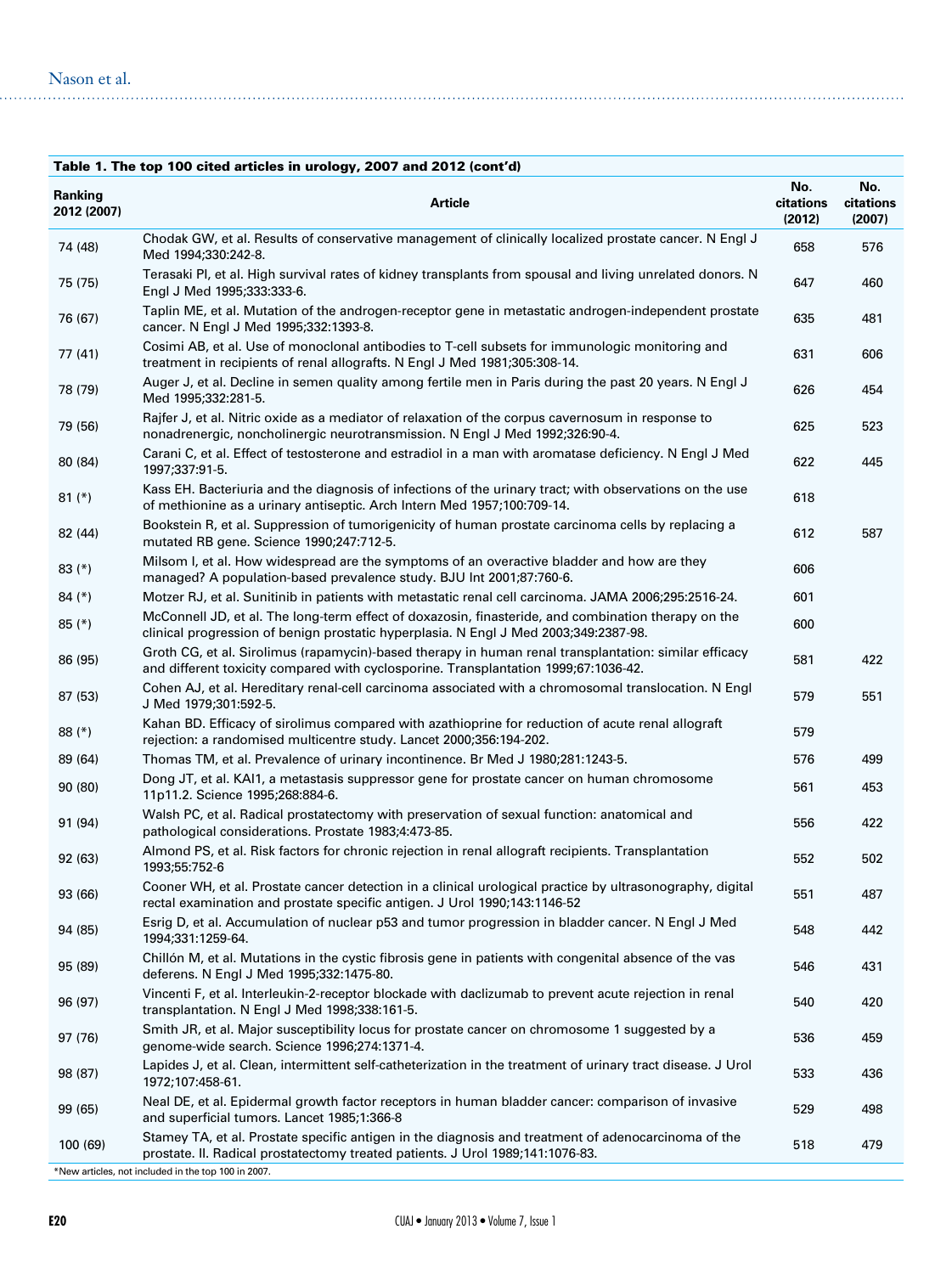|                   | Table 2. List of omitted articles from updated top TOO.                                                                                                                                                   |
|-------------------|-----------------------------------------------------------------------------------------------------------------------------------------------------------------------------------------------------------|
| Ranking<br>(2007) | <b>Article</b>                                                                                                                                                                                            |
| 40                | Hricik DE, et al. Captopril induced functional renal insufficiency in patients with bilateral renal artery stenoses or renal artery<br>stenosis in a solitary kidney. N Engl J Med 1983;308:373-6.        |
| 60                | Chajek T, et al. Behcets disease: a report of 41 cases and a review of the literature. Medicine 1975;54:179-86.                                                                                           |
| 68                | Legha SS, et al. Reduction of doxorubicin cardiotoxicity by prolonged continuous intravenous infusion. Ann Intern Med<br>1982;96:133-9.                                                                   |
| 71                | Cartwright RA, et al. Role of N-acetyltransferase phenotypes in bladder carcinogenesis: a pharmacogenetic epidemiological<br>approach to bladder cancer. Lancet 1982;2:842-6.                             |
| 73                | Christensson A, et al. Serum prostate specific antigen complexed to alpha 10antichymotrypsin as an indicator of prostate cancer.<br>J Urol 1993;150:100-5.                                                |
| 77                | Willett WC, et al. Prediagnostic serum selenium and risk of cancer. Lancet 1983;2:130-4.                                                                                                                  |
| 78                | Oesterling JE, et al. Prostate specific antigen in the preoperative and postoperative evaluation of localized prostatic cancer in<br>treated patients with radical prostatectomy. J Urol 1988;139:766-72. |
| 81                | Corey L, et al. Genital herpes simplex virus infections: clinical manifestations, course, and complications. Ann Intern Med<br>1983;98:958-72.                                                            |
| 82                | McNeal JE, et al. Patterns of progression in prostate cancer. Lancet 1986;1:60-3.                                                                                                                         |
| 83                | Partin AW, et al. Serum PSA after anatomic radical prostatectomy: the Johns Hopkins experience after 10years. Urol Clin North<br>Am 1993;20:713-25.                                                       |
| 86                | Stamey TA, et al. Localization and treatment of urinary tract infections: role of bactericidal urine levels as opposed to serum<br>levels. Medicine 1965;44:1-36.                                         |
| 88                | Roos NP, et al. Mortality and reoperation after open and transurethral resection of the prostate for benign prostatic hyperplasia.<br>N Engl J Med 1989;320:1120-4.                                       |
| 90                | Fleming C, Wasson JH, Albertsen PC, et al. A decision analysis of alternative treatment strategies for clinically localized prostate<br>cancer. JAMA 1993;269:2650-8                                      |
| 91                | Partin AW, et al. Prostate specific antigen in the staging of localized prostate cancer: influence of tumor differentiation, tumor<br>volume and benign hyperplasia. J Urol 1990;143:747-52.              |
| 92                | Chaussy C, et al. First clinical experience with extracoporeally induced destruction of kidney stones by shock waves. J Urol<br>1982;127:417-20.                                                          |
| 93                | Drach GW, et al. Report of United States cooperative study of extracorporeal shock wave lithotripsy. J Urol 1986;135:1127-33.                                                                             |
| 96                | Balfour HH, et al. A randomized, placebo controlled trial of oral acyclovir for the prevention of cytomegalo virus disease in<br>recipients of renal allografts. N Engl J Med 1989;320:1381-7.            |
| 98                | Krane RJ, et al. Impotence. N Engl J Med 1989;321:1648-59                                                                                                                                                 |
| 99                | Garraway WM, et al. High prevalence of benign prostatic hyperplasia in the community. Lancet 1991;338:469-71.                                                                                             |

performed this search on October 5, 2012. This database includes publications from the 55-year period 1956 to 2011. We searched each of the 132 journals and included every article with greater than 100 citations in a comprehensive ranked list. The top 100 cited articles made up our final list (Table 1). We accessed and reviewed the articles online using MEDLINE. When relevant articles were not available online, we received articles in print format via the Royal College of Surgeons in Ireland library. We analyzed the articles and tabulated the data according to the number of citations, country and institute of origin, journal, impact factor, authorship and subspecialty.

Table 2. List of omitted articles from updated top 100.

## **Results**

The mean number of citations for the top 100 articles was 892 (range: 529- 2088). The top 100 articles were published between 1957 and 2009 (Table 1). The oldest article was published in 1957 (Kass et al, *Archives of Internal Medicine*) and the most recent in 2009 (Andriole et al, *New England Journal of Medicine*). Of the 2007 top 100 list, 19 articles were not included in the 2012 update (Table 2).

The top 100 articles came from 10 countries, with 77% from the United States (Table 3). Sixteen institutions published 2 or more of the top 100 cited articles, with only 1 of these institutions from outside the United States (Institute Gustave Roussy, Villejuif, France). Nine investigators were first authors of 2 or more of the top 100 cited articles, originating from 8 institutions (Table 4).

Despite the fact that we searched 122 journals, the top 100 articles were published in 16 (13.1%) journals: 7 urology, 7 general medicine and 2 transplantation journals (Table 5). Oncology (54) and transplantation (22) were the most commonly represented subspecialties (Table 6). Eighty-one articles were included in the top 100 cited articles published in 2009. There was a 21% increase in the lowest number of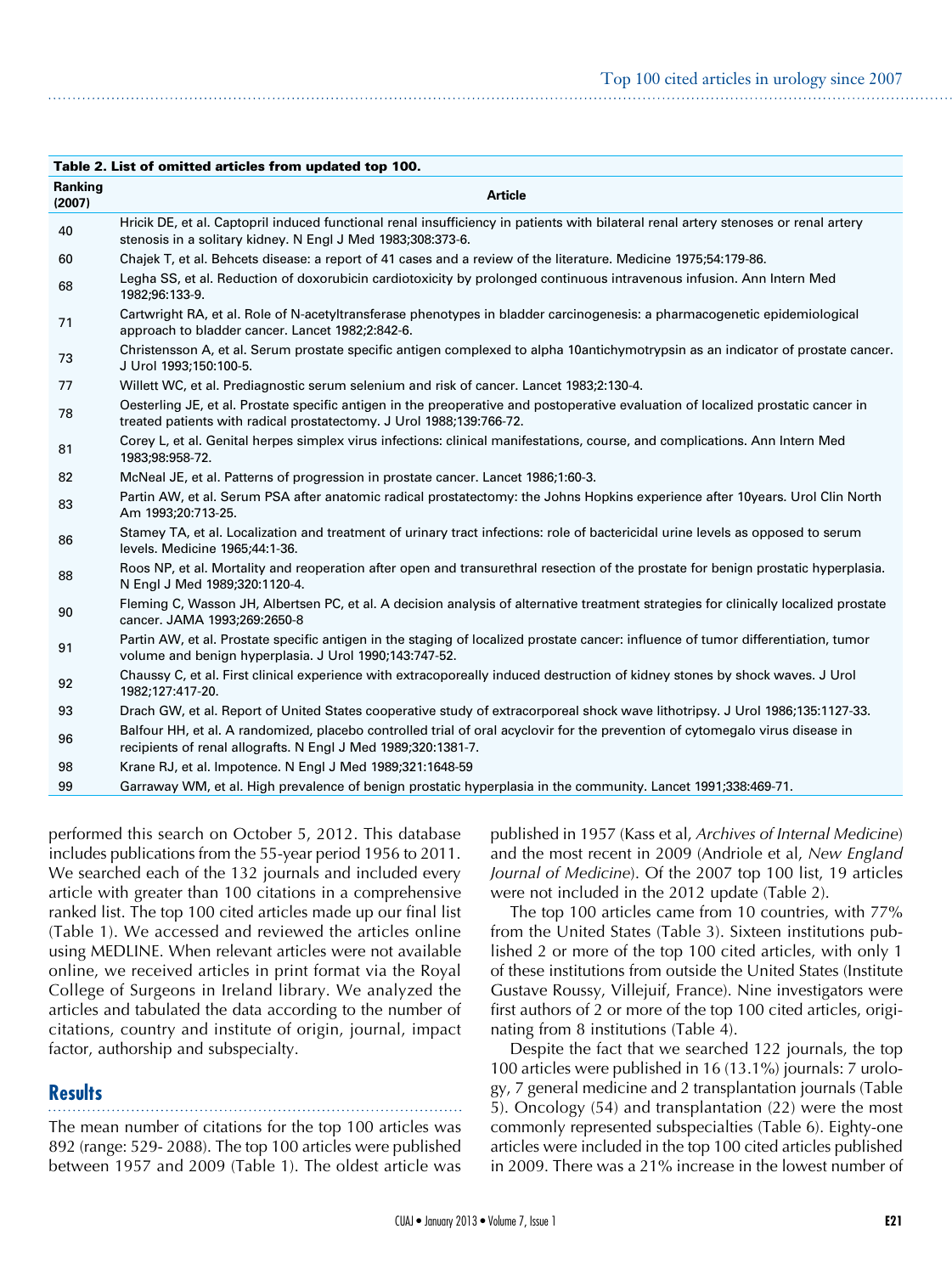| Table 3. Countries of origin of the top TOO cited articles in<br>urology |                     |  |
|--------------------------------------------------------------------------|---------------------|--|
| Country                                                                  | <b>No. Articles</b> |  |
| United States of America                                                 | 77                  |  |
| United Kingdom                                                           | 6                   |  |
| France                                                                   | 4                   |  |
| Canada                                                                   | 4                   |  |
| Sweden                                                                   | 3                   |  |
| Spain                                                                    | $\overline{2}$      |  |
| Denmark                                                                  | 1                   |  |
| Italy                                                                    | 1                   |  |
| Japan                                                                    | 1                   |  |
| Belgium                                                                  |                     |  |

 $T_{\rm eff}$  3. Countries of the top 100 cited articles in the top 100 cited articles in the top 100 cited articles in the top 100 cited articles in the top 100 cited articles in the top 100 cited articles in the top 100 cite

citations received to be included in the top 100 from 418 to 518. One new country of origin (Japan) has been included with 2 falling out of the top 100 cited articles (Australia and Germany). Three of the top 5 institutions remain the same (Johns Hopkins University Hospital, Harvard University and Washington University).

#### **Discussion**

We have identified the top 100 articles in urology from 122 recognized peer-reviewed journals. Citation analysis was chosen as the determinant of selection. Although there is no direct correlation between citation frequency and study quality, it does offer an insight to the degree of peer analysis, the readership of the manuscript and a measure of recognition. A high citation frequency also demonstrates that other authors have formulated opinions on the topic and that it has generated discussion and debate. Citation analysis, although

| articles in urology |                                                       |                     |  |
|---------------------|-------------------------------------------------------|---------------------|--|
| Rank                | <b>Institution</b>                                    | <b>No. articles</b> |  |
| 1                   | Johns Hopkins University                              | 12                  |  |
| $\overline{2}$      | <b>Harvard University</b>                             | 5                   |  |
| 3                   | Memorial Sloan Kettering Cancer Centre                | 5                   |  |
| 4                   | <b>Washington University</b>                          | 5                   |  |
| 5                   | National Institute of Health                          | 4                   |  |
| 6                   | University of Texas                                   | 4                   |  |
| 7                   | <b>Stanford University</b>                            | 3                   |  |
| 8                   | University of California, San Francisco               | 3                   |  |
| 9                   | University of California, Los Angeles                 | 3                   |  |
| 10                  | <b>Boston University</b>                              | $\overline{2}$      |  |
| 11                  | Mayo Clinic                                           | $\overline{2}$      |  |
| 12                  | University of Chicago                                 | 2                   |  |
| 13                  | University of Medicine and Dentistry of<br>New Jersey | 2                   |  |
| 14                  | University of Massachusetts                           | 2                   |  |
| 15                  | University of Michigan                                | 2                   |  |
| 16                  | Institute Gustave Roussy, Villejuif, France           | 2                   |  |

debatable, has been used widely as a standard of quality across medical specialities.<sup>5-10</sup> Furthermore, these top 100 articles were published in 16 peer-reviewed journals of high quality demonstrated by their impact factor (mean 13.99, range: 1.005-53.298). The impact factor of a journal is generally accepted as a representation of the scientific quality of a publication.<sup>8</sup>

Publications and research have become key components in trainees' development. In many specialities, publications are one of the main discriminants between individuals. A list of the top 100 most cited articles demonstrates key papers

| Table 5. Journals in which the top 100 cited urological articles were published |                                             |              |                      |
|---------------------------------------------------------------------------------|---------------------------------------------|--------------|----------------------|
| Rank                                                                            | Journal                                     | No. articles | Impact factor (2011) |
|                                                                                 | New England Journal of Medicine             | 36           | 53.298               |
| 2                                                                               | Journal of Urology                          | 16           | 3.746                |
| 3                                                                               | Lancet                                      | 12           | 38,278               |
|                                                                                 | Journal of the American Medical Association | 11           | 30.026               |
| 5                                                                               | Transplantation                             | 6            | 4.003                |
| 6                                                                               | Science                                     | 5            | 31.201               |
|                                                                                 | Annals of Internal Medicine                 | 3            | 16.733               |
| 8                                                                               | <b>British Medical Journal</b>              | 2            | 14.093               |
| 9                                                                               | Kidney International                        | 2            | 6.606                |
| 10                                                                              | Archives of Internal Medicine               |              | 11.462               |
| 11                                                                              | British Journal of Urology International    |              | 2.844                |
| 12                                                                              | International Journal Impotence Research    |              | 1.712                |
| 13                                                                              | Neurology and Urodynamics                   |              | 2.958                |
| 14                                                                              | Prostate                                    |              | 3.485                |
| 15                                                                              | <b>Transplantation Proceedings</b>          |              | 1.005                |
| 16                                                                              | Urology                                     |              | 2.428                |

# Table 4. Institutions of origin with 2 or more top-cited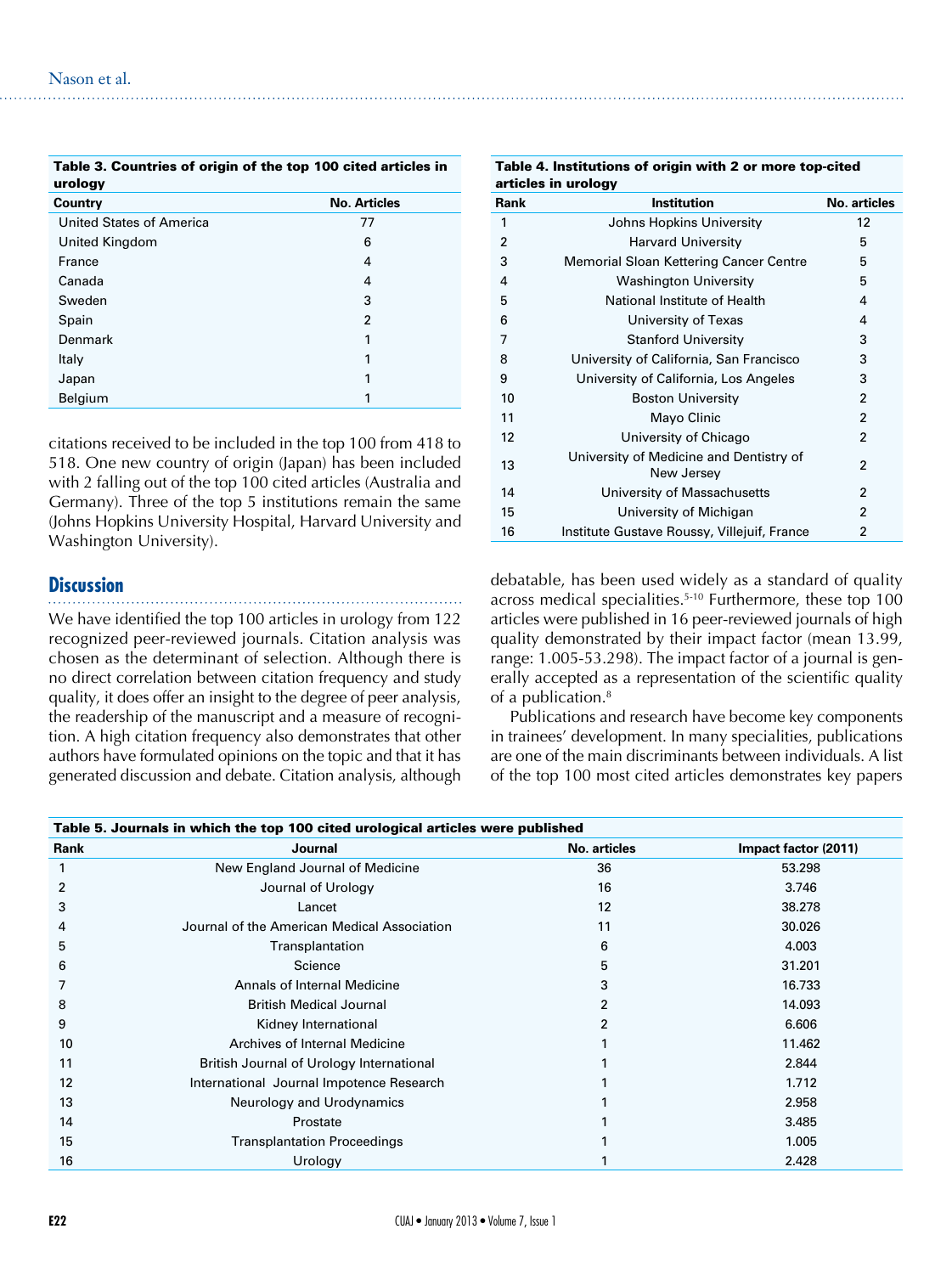| Table 6. Most common subspecialties represented in the<br>top 100 cited articles in urology |    |  |
|---------------------------------------------------------------------------------------------|----|--|
| No. articles<br><b>Subspecialty</b>                                                         |    |  |
| Oncology                                                                                    | 54 |  |
| Transplantation                                                                             | 22 |  |
| Sexual function/infertility                                                                 | 13 |  |
| Voiding dysfunction                                                                         | 7  |  |
| Infection                                                                                   | 3  |  |
| Congenital abnormality<br>1                                                                 |    |  |
|                                                                                             |    |  |

selected on citations in peer-reviewed journals. Although a flawed rank of quality, it does highlight an acceptance of their importance in the field. An awareness of these articles, mainly in high impact journals, can be an education to trainees regarding research methodology and ethical considerations.

There have been some changes to our updated list compared to the list published by Hennessey and colleagues in 2009.13 The topics of discussion have largely remained the same; oncology, transplantation and sexual function are the most common topics. There has been a 19% change in the composition of the top 100 articles, as well as a 21% increase in the number of citations necessary to enter the top 100. Most (77%) high impact articles were published from the United States. In 2009, there were only 12 institutes that published more than 2 articles in the top 100 compared to 16 in our 2012 list. The top producing institute remained John Hopkins University. Only 1 institute from outside the United States produced more than 1 article in the top 100 list (Institut Gustave Roussy, France).

It is not possible to analyze the entire top 100 list; however, some interesting observations can be made from the top 10 articles. Three of the top 10 articles focus on sexual dysfunction (a topic that was included in the 2009 top 10). Ranked number 1, Feldman and colleagues discussed male impotence and its medical correlates. Ranked number 4, Laumann and colleagues discussed sexual dysfunction among men and women in the era of pharmacological advances in erectile dysfunction. While at number 7, Rosen and colleagues discussed detecting treatment-related changes in men with erectile dysfunction. Two articles, ranked 3 (Motzer et al.) and 5 (Escudier et al.), discussed the changing chemotherapeutic agents available for the treatment of renal cell carcinoma demonstrating the advances in medical urooncology. These papers were published in the past decade, yet have received over 1400 citations, highlighting their importance and obvious effect on clinical practice.

Another paper marks the importance of medical oncology in the field of urology; ranked 8, the paper by Tannock and colleagues focused on the oncological management of prostate cancer. The remaining 4 articles in the top 10 include: at 10, Stamey and colleagues present a classic

| Table 7. Most common first authors of the top 100 cited<br>articles in urology |                |  |
|--------------------------------------------------------------------------------|----------------|--|
| Author                                                                         | No. articles   |  |
| Motzer RJ                                                                      | 4              |  |
| Catalona WJ                                                                    | 3              |  |
| Escudier B                                                                     | 2              |  |
| Oesterling JE                                                                  | 2              |  |
| Partin AW                                                                      | 2              |  |
| Rosen RC                                                                       | 2              |  |
| <b>Stamey TA</b>                                                               | 2              |  |
| Thompson IM                                                                    | $\overline{2}$ |  |
| Walsh PC                                                                       | 2              |  |

paper of prostate-specific antigen as a serum marker for prostate cancer; number 9, Palermo and colleagues discuss intracytoplasmic injection of spermatozoon; at number 6, Racusen and colleagues examine the Banff classification of renal allograft rejection; and at number 2, Abrams and colleagues review the standardization of terminology for lower urinary tract function (Table 7).

The limitations of this study are in the measure of a paper's quality. There is no unique way to assess the quality of an article. Citation analysis ignores the fact of a citation being positive or negative, as well as the phenomenon of selfcitation, which holds inherent bias. Furthermore, although not a unique research topic, it was prudent to highlight the dynamic process of a top 100 list. As time passes "landmark articles" are cemented in practice or disproved. New publications and developments in research and practice are forging their way into the top 100. Without doubt, there is a time lag for promising papers to accumulate the number of citations to warrant inclusion in the top 100. For this reason, we feel it necessary to update the top 100 most cited articles in urology on an ongoing basis (as is evident by the 19% variation in the top 100 compilation).

#### **Conclusion**

This updated top 100 list highlights key papers in the field of urology. The top 100 articles were produced from some of the most reputable institutions across the world by world renowned urologists, clinicians and researchers. It is important for trainees to be aware of these key papers, which ultimately design the evidence-based clinical practice of urology.

Ranking the top 100 articles by their citation index underlines the attention these "classics" have received in the peer review process and the depth of discussion that has been created as a result of these studies. Knowledge of key papers is paramount to any surgical speciality and this update in urology highlights the changes in urological research.